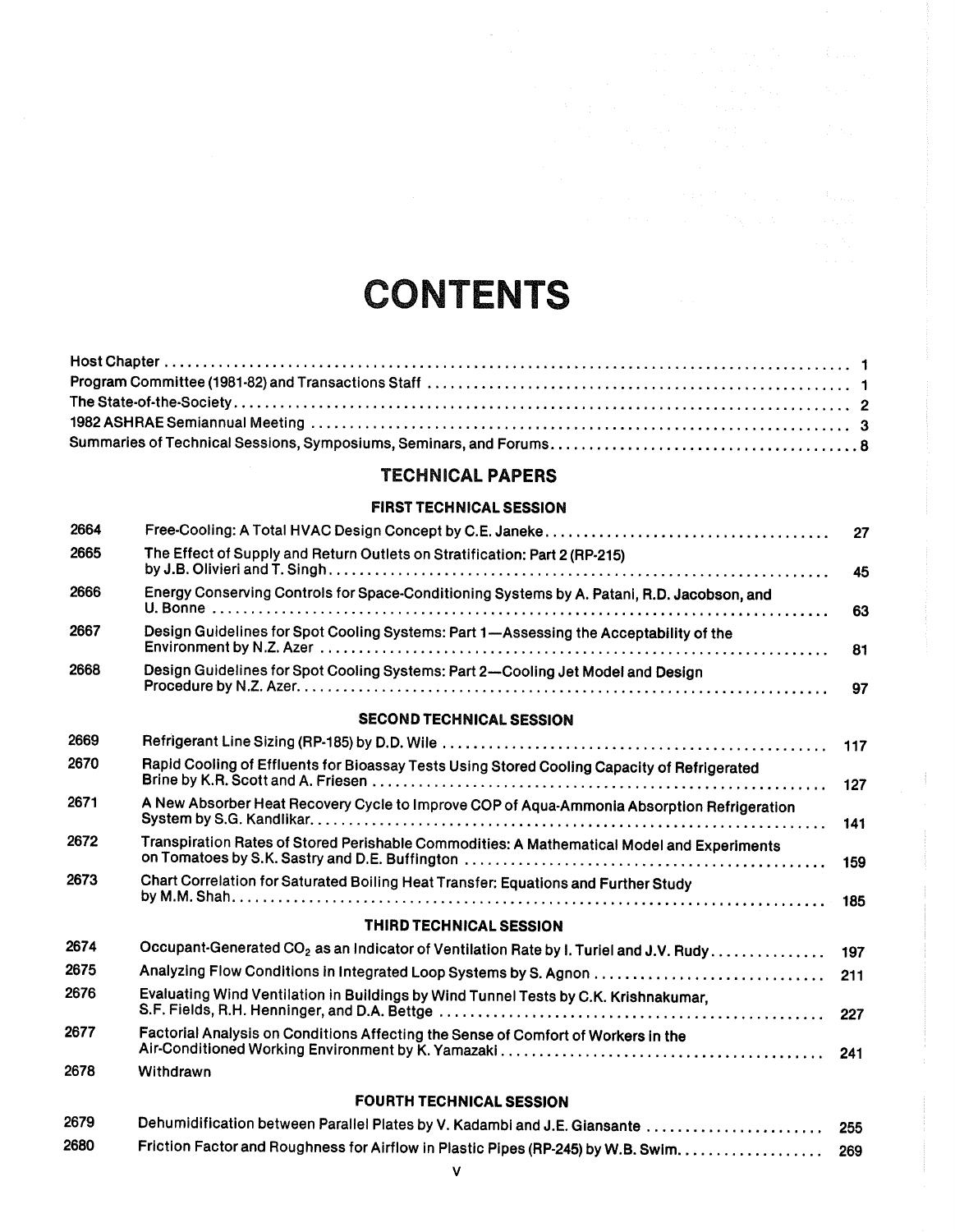| 2681      | Development of a Vaporizing Burner for an Air-Conditioning Unit Ventilator by M. Sakamoto   | 285 |
|-----------|---------------------------------------------------------------------------------------------|-----|
| 2682      | The All-Day, Average-Day Performance of Evacuated Tube Solar Collectors Using Off-Normal    | 299 |
| 2683      | Heat Transfer in Metal Window Frames and Glass Support Structures by R.N. Smith,            | 315 |
|           | FIFTH TECHNICAL SESSION                                                                     |     |
| 2684      | Effective Chilled-Water Coil Control to Reduce Pump Energy and Flow Demand by L.R. Hardaway | 331 |
| 2685      |                                                                                             | 343 |
| 2686      | Daylight, Glazing, and Building Energy Minimization by S.A. Jurovics                        | 375 |
| 2687      | The Reference Building-One Approach in the Evolution of Building Energy Performance         | 387 |
| 2688      | The Highest Efficiency Gas Direct-Fired Absorption Water Heater-Chiller by S. Kurosawa and  | 401 |
|           | SIXTH TECHNICAL SESSION                                                                     |     |
| 2689      | A Solar Source Heat Pump with Refrigerant-Cooled Solar Collectors for Cold Climates         | 417 |
| 2690      | Development of an Energy-Saving-Oriented Variable Capacity System Heat Pump by K. Iida,     | 441 |
| 2691      | Conceptual Design and Performance Analysis of Absorption Heat Pumps for Waste Heat          | 451 |
| 2692      | Energy Savings through Improved Control of Heat Pump Setback by A.O. Backus                 | 467 |
| 2693      | Heat Pump System Performance: Experimental and Theoretical Results by V.W. Goldschmidt and  | 479 |
|           | <b>SEVENTH TECHNICAL SESSION</b>                                                            |     |
| 2694      | Organic Contaminants in Indoor Air and Their Relation to Outdoor Contaminants: Phase 2-     | 491 |
| 2695      | Critical Wind Speeds for Maximum Exhaust Gas Reentry from Flush Vents at Roof Level         | 503 |
| 2696      | The Effect of Varying Exhaust Stack Height on Contaminant Concentration at Roof Level       | 515 |
| 2697      | Characteristics and Design Method for Push-Pull Hoods: Part 1-Cooperation Theory on         | 535 |
| 2698      | Characteristics and Design Method for Push-Pull Hoods: Part 2-Streamline Analyses of        |     |
|           | <b>SYMPOSIUM PAPERS</b>                                                                     |     |
| HO-82-1   | RECENT DEVELOPMENTS IN HEAT PUMP WATER HEATERS                                              |     |
|           | Residential Water Heating: What's Best for You? by L.A. Abbatiello, E.A. Nephew, and        | 575 |
|           | The Effect of Location on the Predicted Performance of a Heat Pump Water Heater by          | 585 |
|           | Heat Pump Water Heaters with a Comparison to Solar Domestic Water Heaters by L.S. Morrison  | 597 |
|           | Research and Development of an Air-Cycle Heat Pump Water Heater by W.M. Toscano,            | 603 |
| HO-82-2   | MOTOR PERFORMANCE AND WHAT CAN BE DONE TO IMPROVE IT                                        |     |
|           | A Look at Single-Phase Motor Designs for Improved S.E.E.R. in Annual Heat Pump and          | 619 |
|           | Variable-Speed Compressor Motors Operated on Inverters by J.D. Lloyd                        | 633 |
|           |                                                                                             | 643 |
| $HO-82-3$ | FIELD MEASUREMENT OF ENVELOPE THERMAL PERFORMANCE                                           |     |
|           | Field Heat-Transfer Measurements and Life-Cycle Cost Analysis of Four Wood-Frame Wall       |     |

 $\hat{\boldsymbol{\epsilon}}$ 

 $\sim$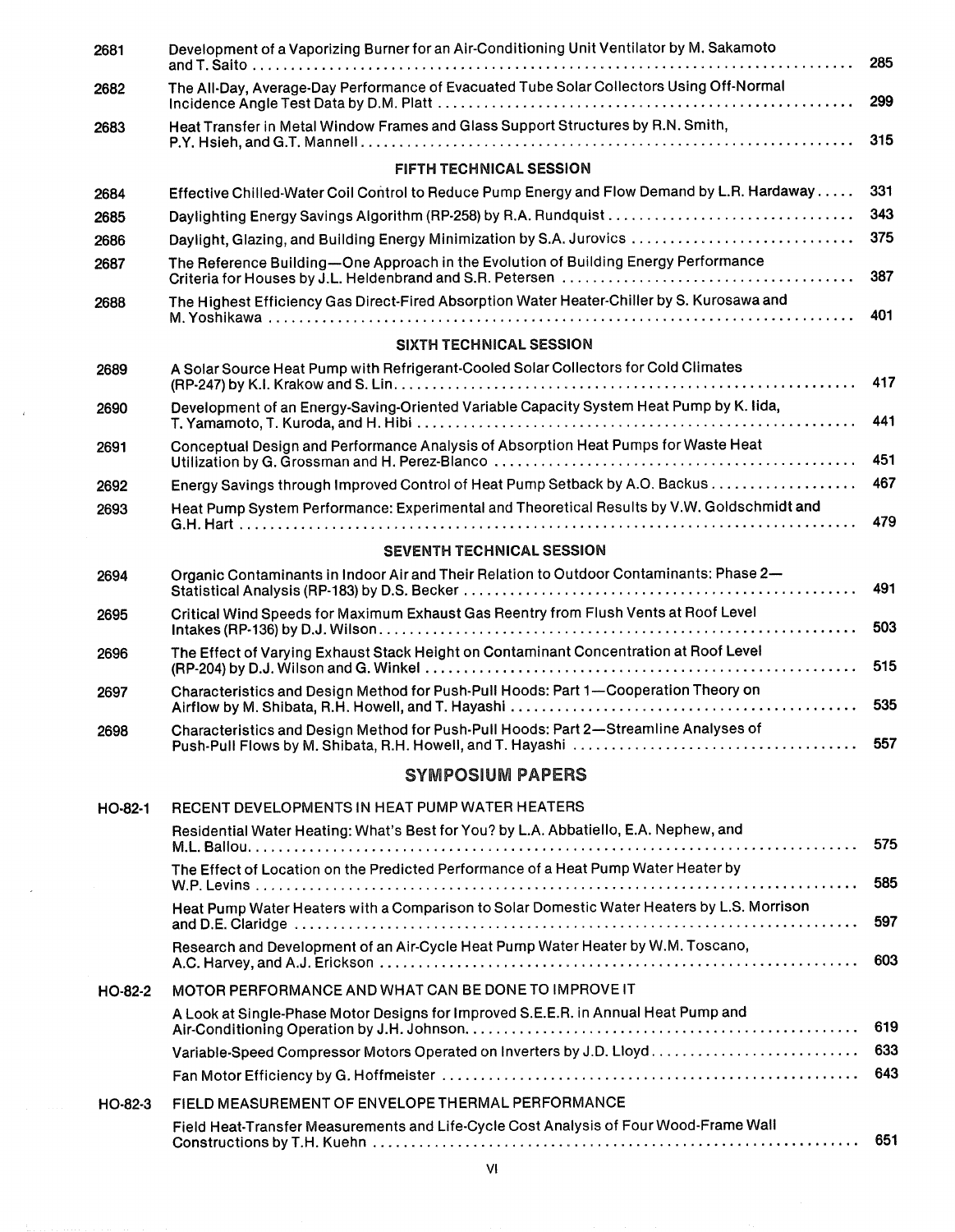|                | In Situ Measurements of Frame Wall Thermal Resistance by W.C. Brown and G.D. Schuyler       | 667 < |
|----------------|---------------------------------------------------------------------------------------------|-------|
|                | In Situ Measurement of Masonry Wall Thermal Resistance by S.N. Flanders and S.J. Marshall.  | 677   |
|                | The Determination of the Dynamic Performance of Walls by M.H. Sherman, R.C. Sonderegger,    | 689   |
|                | Application of Building Thermal-Resistance Measurement Techniques by J.E. Janssen           | 713   |
|                | Thermal Measurements of Building Envelope Components in the Field by C.C. Roberts, Jr.,     | 733   |
| HO-82-4        | <b>HVAC APPLICATIONS FOR EXTREME CLIMATES</b>                                               |       |
|                | Evaluating Design Temperatures for HVAC Applications in Extreme Climates by O.E. Richard    | 747   |
|                |                                                                                             | 757   |
|                | The Influence of Extreme Warm Climatic Conditions on Air-Conditioning Systems               |       |
|                |                                                                                             | 767   |
|                | Coping with HVAC Design Parameters North of the 60th Parallel in Canada's Yukon Territory   | 773   |
|                | Influence of Extreme Hot, Humid Climatic Conditions on Air-Conditioning Systems             | 781   |
| $HO-82-5$      | <b>HEAT OPERATED AIR-CONDITIONING AND HEAT PUMP RESEARCH</b>                                |       |
|                | A Direct, Evaporatively Cooled, Three-Ton Lithium Bromide-Water Absorption Chiller for      | 797   |
|                | Water-Lithium Bromide Double-Effect Absorption Cooling Cycle Analysis by G.C. Vliet,        | 811   |
|                | Open-Cycle Absorption Heat Pumps for Low-Grade Heat Utilization by H. Perez-Blanco and      |       |
|                |                                                                                             | 825   |
|                | The Steam Ejector as an Industrial Heat Pump by H.G. Arnold, W.R. Huntley, and              | 845   |
|                | Developments in Heat-Operated Heat Pumps in West Germany by F.W. Steimle                    | 859   |
| HO-82-6        | <b>VENTILATION AND INDOOR AIR QUALITY</b>                                                   |       |
|                | Energy Conserving Retrofits and Indoor Air Quality in Residential Housing by                | 875   |
|                | Tobacco Smoke, Ventilation, and Indoor Air Quality by J.L. Repace and A.H. Lowrey.          | 895   |
|                | The Impact of Ventilation Rates on the Design of Office Buildings by H. Ross, M. Goodman,   | 915   |
|                |                                                                                             | 929   |
|                | Predicting Particulate Air Quality in Recirculatory Ventilation Systems by R.D. Rivers      |       |
| <b>HO-82-7</b> | HISTORY-OLD AND NEW-OUR HERITAGE AND HOW TO KEEP IT                                         |       |
|                | Small Size Automatic Electric Refrigeration—When Did It Start? by B.A. Nagengast            | 953   |
|                |                                                                                             | 957   |
|                | The Search for, Recording, and Care of Engineering Records Having a Historical Value by     | 965   |
| HO-82-8        | SOLAR COOLING, Part 1                                                                       |       |
|                | Development and Test of Solar Rankine Cycle Heating and Cooling Systems by F.R. Biancardi,  | 971   |
|                | Operation of an Active Solar Air-Conditioning System in a Hot, Dry Climate by J.I. Yellott. | 987   |
|                | A Comparison of Eight Solar-Driven Absorption Cooling Systems in the National Solar Data    |       |
|                | SOLERAS Solar Cooling Project by G. Corcoleotes and J.S. Williamson  1017                   |       |
| HO-82-9        | <b>HVAC IS FOR PEOPLE</b>                                                                   |       |
|                | The Impact of Thermostat Performance on Energy Consumption and Occupant Comfort in          |       |
|                | Defining Thermal Acceptability in Structures Passively Heated by Solar Energy by            |       |
|                | The Positive and Negative Effects of Building Humidification by G.H. Green  1049            |       |
|                | Showering Behavior: Implications for Water and Energy Conservation by F.H. Rohles, Jr.,     |       |
|                |                                                                                             |       |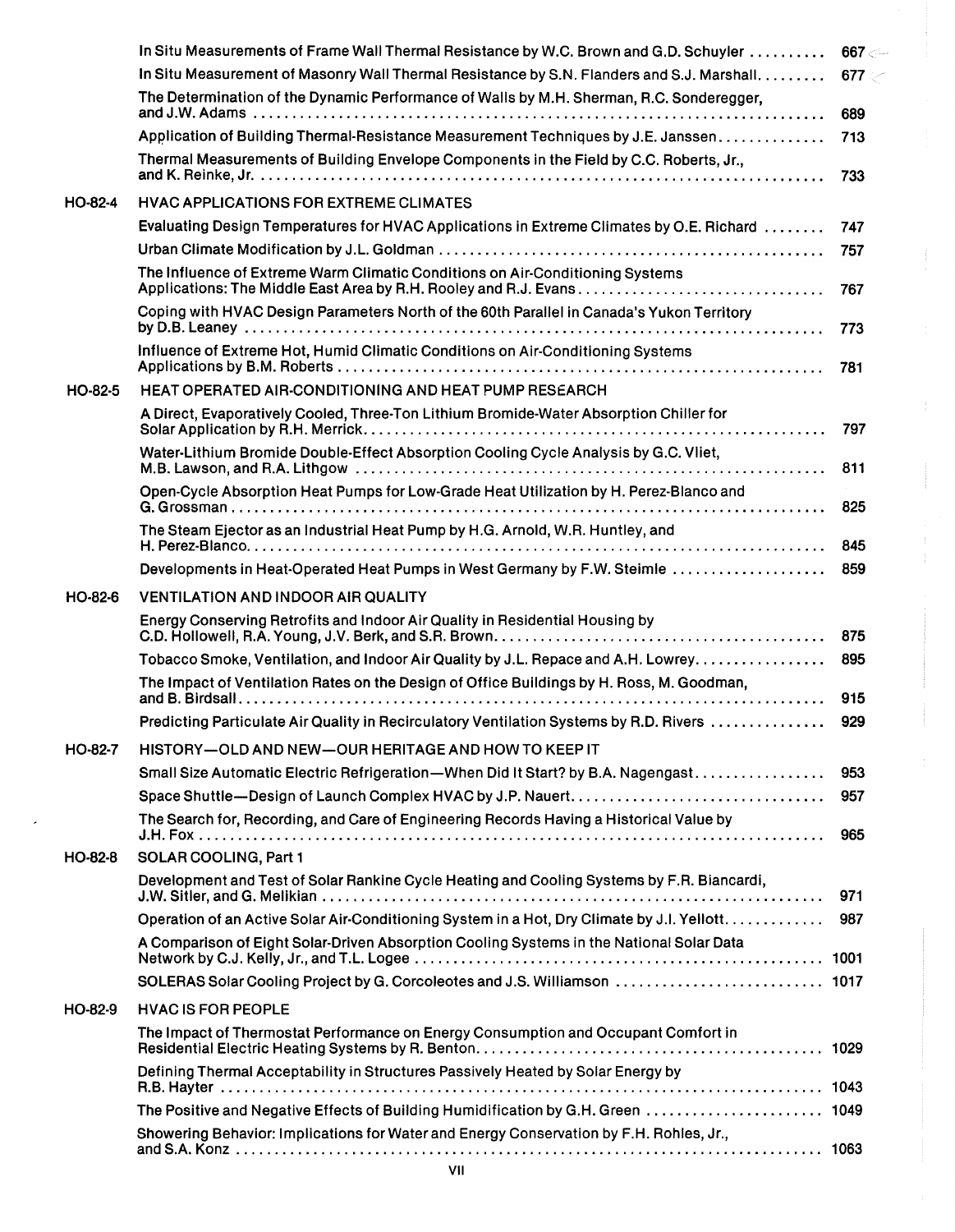|          | Heat Transfer Characteristics of Clothing Worn in Hot Industrial Environments by                           |  |
|----------|------------------------------------------------------------------------------------------------------------|--|
|          | HO-82-10 SOLAR COOLING, Part 2                                                                             |  |
|          | Analysis and Simulation of an Efficient Liquid Desiccant System for Warehouse                              |  |
|          |                                                                                                            |  |
|          |                                                                                                            |  |
| HO-82-11 | UNITARY HEAT PUMPS: TEST METHODS, REFRIGERANTS, AND ADVANCED SYSTEMS                                       |  |
|          | DOE Test Procedure Setup Measurement Errors for Unitary Air Conditioners: Part 2 by                        |  |
|          |                                                                                                            |  |
|          | Analysis of Gas-Engine-Driven Heat Pump Systems by A. Patani and U. Bonne. 1171                            |  |
|          | HO-82-12 ENERGY RECOVERY FROM AIR POLLUTION CONTROL                                                        |  |
|          |                                                                                                            |  |
|          | Energy Recovery from the Incineration of Hazardous Liquid Wastes by S.V. Sheppard and                      |  |
|          | New Fluid Bed, Air-to-Air Heat Exchangers Offer Many Advantages by H.F. Schadt 1215                        |  |
|          | Monitoring Industrial Process Exhaust for Recirculation by P.S. Eshelman 1221                              |  |
|          | HO-82-13 INTELLIGENT CONTROL FOR HVAC SYSTEMS                                                              |  |
|          | Characteristics of Different Sizes and Types of Intelligent Control Systems by                             |  |
|          | The Application of Single-Chip Microprocessors to HVAC Control by G.M. Strohallen and                      |  |
|          |                                                                                                            |  |
|          | HO-82-14 ICE MAKER HEAT PUMP PERFORMANCE AND DESIGN EXPERIENCE                                             |  |
|          | Optimizing HVAC Systems Using Industrial Refrigeration Technology by R.H. Stamm 1259                       |  |
|          | Ice-Maker Heat Pump Performance-Reedsburg Center by C.E. Dorgan, G.C. Nelson, and                          |  |
|          |                                                                                                            |  |
|          | Annual Cycle Energy-System Performance and National Economic Comparisons with Competitive                  |  |
|          | HO-82-15 COMPUTER MODELS APPLIED TO GEOTHERMAL AND DISTRICT HEATING DESIGN AND<br><b>ECONOMIC ANALYSIS</b> |  |
|          | A Geothermal District-Heating Assessment Model for Decision Making by A.W. Reisman  1297                   |  |
|          | GEOCITY: A Computer Model for Systems Analysis of Geothermal District Heating and Cooling                  |  |
|          | GRITS-A Computer Program for Economic Evaluation of Geothermal Energy by S.M. Kane,                        |  |
|          | District Energy System Analysis (DESA)-A Computer Aided Feasibility Tool by                                |  |
|          | HO-82-16 RECENT STUDIES IN INFILTRATION AND VENTILATION                                                    |  |
|          | A Predictive Air Infiltration Model-Long-Term Field Test Validation by D.T. Grimsrud,                      |  |
|          | Sampling for Air Exchange: Rates in a Variety of Buildings by D.T. Harrje, K. Gadsby, and                  |  |
|          | Subjective and Objective Evaluation of a CO <sub>2</sub> -Controlled Variable Ventilation System by        |  |
| HO-82-17 | <b>EMCS-MAN-MACHINE INTERFACE</b>                                                                          |  |
|          |                                                                                                            |  |
|          | A Technique for the Use of Color Graphics and Light Pens in Energy Management Applications                 |  |
|          |                                                                                                            |  |
|          |                                                                                                            |  |

 $\langle$ 

 $\rightarrow$